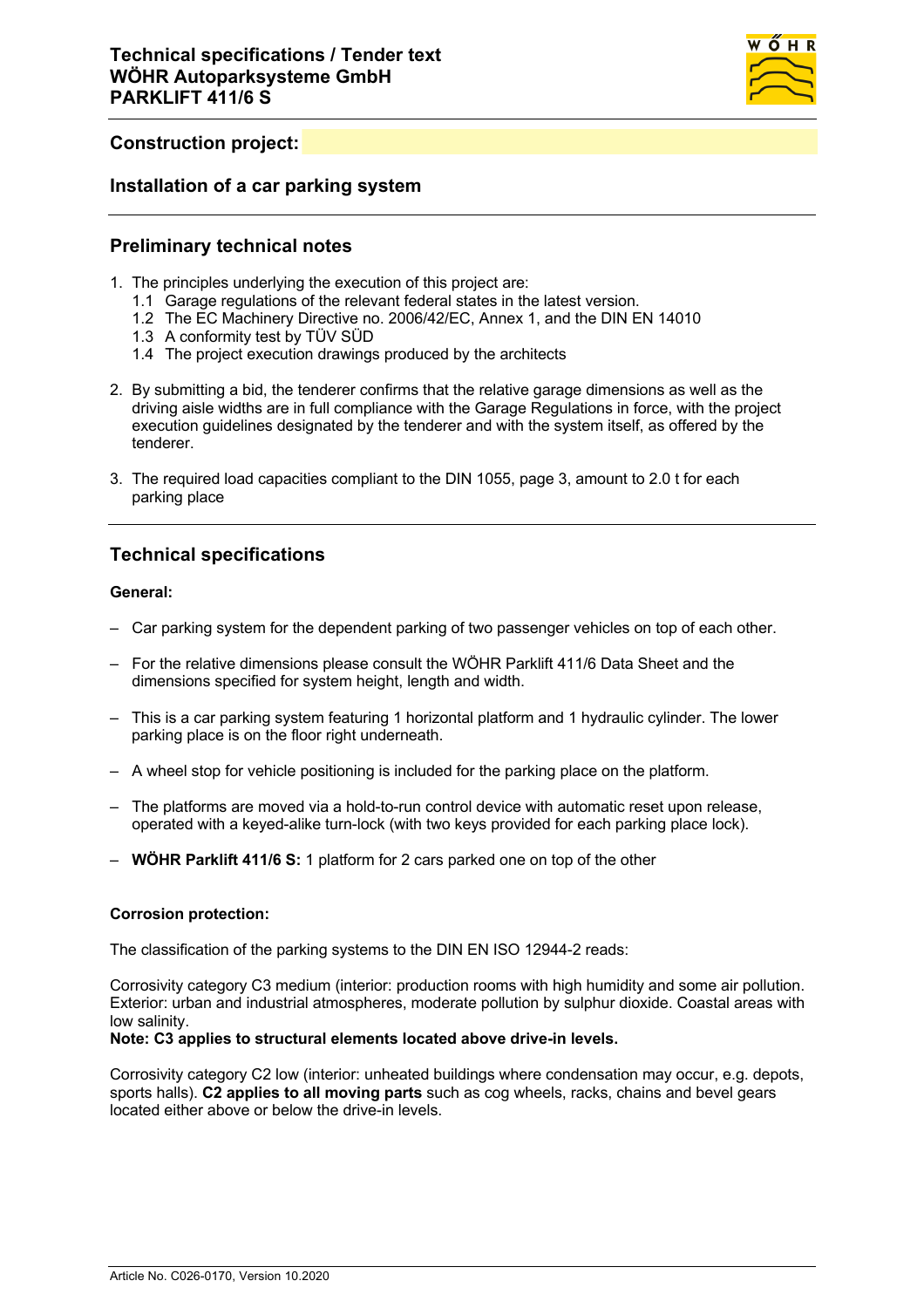

- Drive plates, contact plates, cover plates and any possible platform extension sections to be hot dip galvanised with a zinc coating of approx. 45 my (compliant to the DIN EN ISO 1461).
- Side wall plates to be hot dip galvanised compliant to the DIN EN ISO 1461, with a zinc coating of approx. 55 my.
- Screws, nuts and flat washers of the drive plate mount: Fastening of the drive plate mount to the side wall plates to be performed using zinc flake coated self-tapping screws with a zinc coating of approx. 12–15 my, or an equivalent alternative. Nuts and flat washers to be hot dip galvanised compliant to the DIN 50961, with a zinc coating of approx. 5–8 my.
- For further details see additional sheet Surface Protection 2017

### **Hydraulic power pack:**

It is possible to power up to max. 8 Parklift systems with a single hydraulic power pack unit, provided that they are installed side by side in a row (e.g. as is the case in an underground car park). Each Parklift is operated separately via its own individual control unit. It is therefore possible to either raise or lower the Parklifts simultaneously.

The hydraulic power unit must be accessible via the entrance and sheltered from wind and weather (not in residential buildings). Space requirements: length 100 cm, height 140 cm, depth 35 cm.

Hydraulic circuit pipes and electrical cables must to be laid-in internally to the system (not fixed onto the walls or running along the floor – this to prevent corrosion hazards!)

#### **Preparation works to be performed by the customer:**

- 1. Mains power supply cabling up to the main switch and connection to the main switch (electrical works to be compliant to the specifications on the WÖHR Parklift 411/6 Data Sheet).
- 2. In compliance with the DIN EN 60204, all systems are to be hooked up onsite to an equipotential bonding safety lead-out connection, with grounding spaced at a maximum distance of every 10 m.
- 3. Acceptance certification performed by an expert, if not formally included in the offer.
- 4. Guard-rails, safety fences and barriers applicable to the structural frame, as required under the DIN EN ISO 13857.
- 5. Parking place numbering, if required.
- 6. Warning stripes at a distance of 50 cm from the front edge of the platform, 10 cm wide, yellow/black, compliant to the ISO 3864.
- 7. The quality of the concrete must be compliant to the static requirements of the building, with minimum grade C20/25 concrete for the dowel fastening sections.
- 8. Possible wall breakthrough works compliant to the WÖHR Parklift 411/6 Data Sheet.
- 9. Sufficient lighting of the driving aisle and of the parking places if necessary.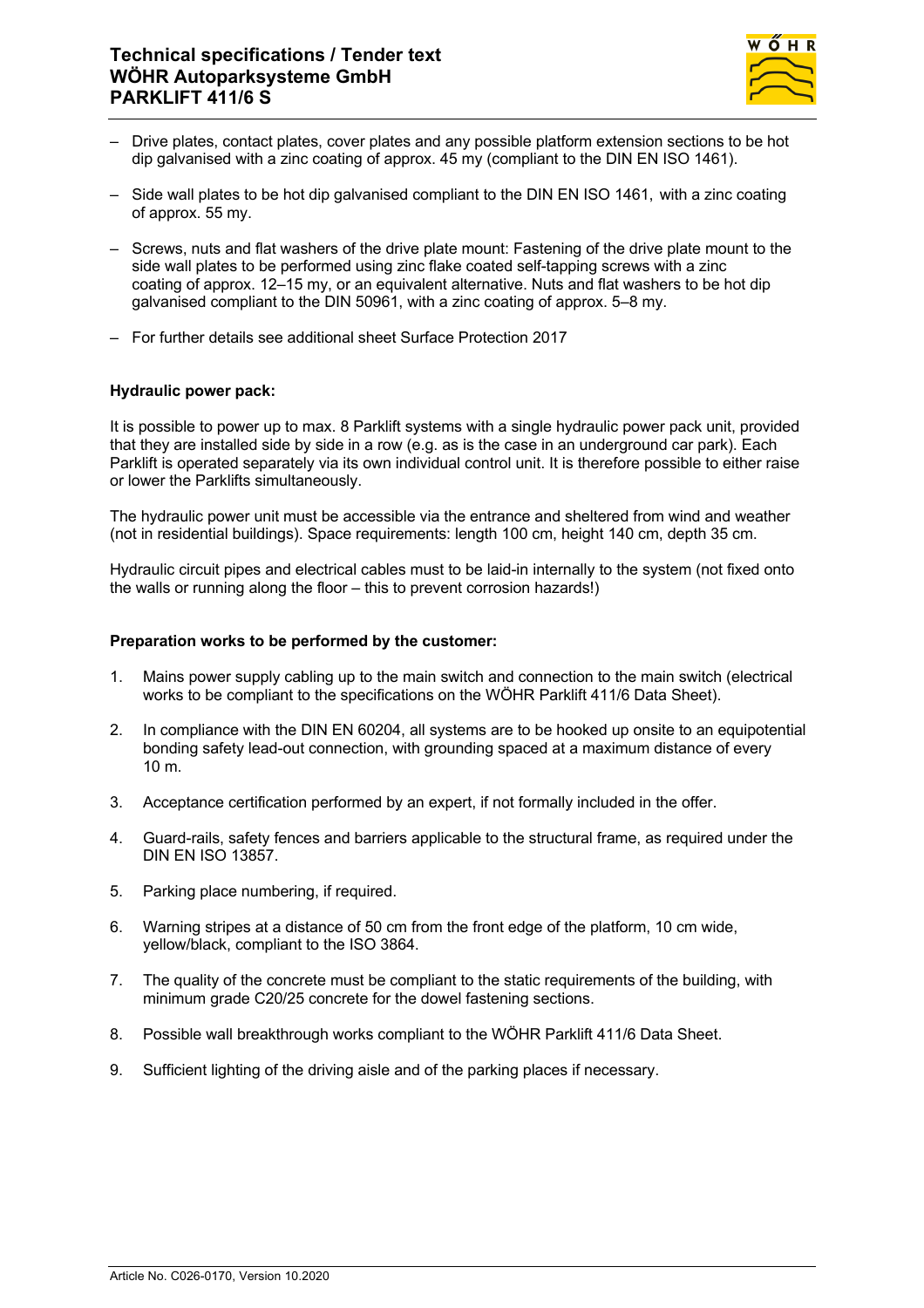

## **Scope of operations UP TP**

```
Item 1.00.
```
Car parking system for **two cars** featuring one platform with horizontal access.

*(Select the values or fill in any differing construction dimensions)*

| Clear height above      |             |        |    |  |  |
|-------------------------|-------------|--------|----|--|--|
| the entrance level (H): |             |        | cm |  |  |
| Vehicle height:         | upper level |        | cm |  |  |
|                         | lower level |        | cm |  |  |
| Vehicle length:         |             | 500 cm |    |  |  |
| Parking place width:    |             | 230 cm |    |  |  |
| Platform load:          |             | 2.0    | t  |  |  |

including installation and freight costs, free delivered to the installation site including electrical installation operations from the power pack onwards including inspection certification by a technical expert

| WÖHR Parklift 411/6-<br><b>S</b><br>or its equivalent | Piece(s) | € | €          | 0,00 |
|-------------------------------------------------------|----------|---|------------|------|
| Item 1.10.                                            |          |   |            |      |
| Hydraulic power pack                                  | Piece(s) | € | $\epsilon$ | 0,00 |
| <b>Net total price</b><br>plus 19 % VAT               |          |   | €          | 0,00 |